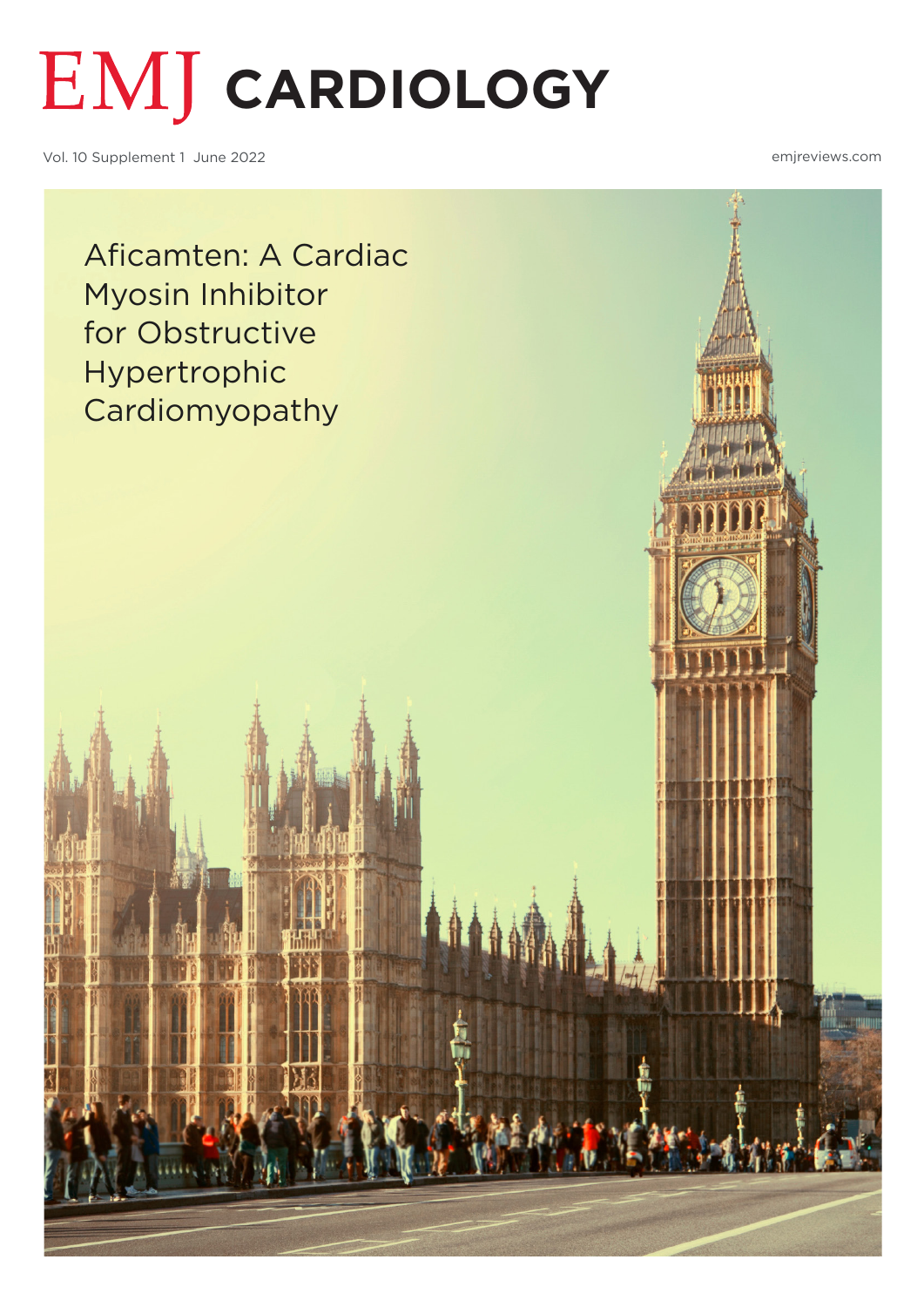# <span id="page-1-0"></span>Aficamten: A Cardiac Myosin Inhibitor for Obstructive Hypertrophic Cardiomyopathy

| Interviewee:      | Perry Elliott <sup>1,2</sup>                                                                                                                                        |
|-------------------|---------------------------------------------------------------------------------------------------------------------------------------------------------------------|
|                   | 1. University College London Institute for Cardiovascular Science, UK<br>2. Bart's Heart Centre, London, UK                                                         |
| Disclosure:       | Elliott reports the following disclosures: consultancy for Pfizer, BMS, Novo Nordisk,<br>Sarepta, Freeline, and Sanofi; and advisory board for DinaQor and Cardior. |
| Acknowledgements: | Medical writing assistance was provided by Jennifer Taylor, London, UK.                                                                                             |
| Disclaimer:       | The opinions expressed in this article belong solely to the named interviewee.                                                                                      |
| Support:          | The publication of this feature interview was supported and reviewed by Cytokinetics.                                                                               |
| Citation:         | EMJ Cardiol. 2022;10 [Suppl 1]:2-5.                                                                                                                                 |



## Interview Summary

Cardiac myosin inhibitors (CMI) are the first medications specifically targeting the underlying pathophysiology of hypertrophic cardiomyopathy (HCM). Phase II results with the newest entrant into this class of drugs, aficamten, have been reported in three cohorts of obstructive HCM (oHCM), the most recent of which examined aficamten treatment in patients with oHCM treated with disopyramide.<sup>1,2</sup> The launch of SEQUOIA-HCM (Safety, Efficacy, and Quantitative Understanding of Obstruction Impact of Aficamten in HCM), the Phase III trial of aficamten in patients with symptomatic oHCM has been announced.<sup>3</sup>

In this interview with the EMJ, Perry Elliott, Director of the University College London (UCL) Institute for Cardiovascular Science, and specialist in cardiomyopathy at Bart's Heart Centre, London, UK, provided his perspectives on the Phase II data, and the design of the Phase III trial for aficamten.

#### REDWOOD-HCM PHASE 2 TRIAL

REDWOOD-HCM is a multicentre, dose-finding, clinical trial of aficamten in patients with symptomatic HCM on background medical therapy. Cohorts 1 and 2 included patients with symptomatic oHCM taking background therapy exclusive of disopyramide; they were randomly allocated 2:1 to aficamten or placebo. Patients allocated to aficamten received up to three escalating doses once daily: 5, 10, and 15 mg in cohort 1 (n=21); and 10, 20, and 30 mg in cohort 2 (n=20). The distinguishing feature of patients in cohort 3 (n=13), an open-label study for symptomatic oHCM, was that the background medical therapy included disopyramide. These

patients received the same escalating dose schedule as cohort 1. For all three cohorts, echocardiography was performed at Weeks 2, 4, and 6 of treatment at each dose to assess eligibility to up-titrate to the next dose. The overall treatment duration was 10 weeks, with a 4 week follow-up period after the last dose. The target goal of treatment was a resting left ventricular outflow tract (LVOT) gradient <30 mmHg, and Valsalva LVOT gradient <50 mmHg at Week 10.

In all three cohorts, treatment with aficamten was well tolerated, and no interruptions or discontinuations of aficamten therapy were required in any patient. Coadministration of aficamten with disopyramide and β-blockers or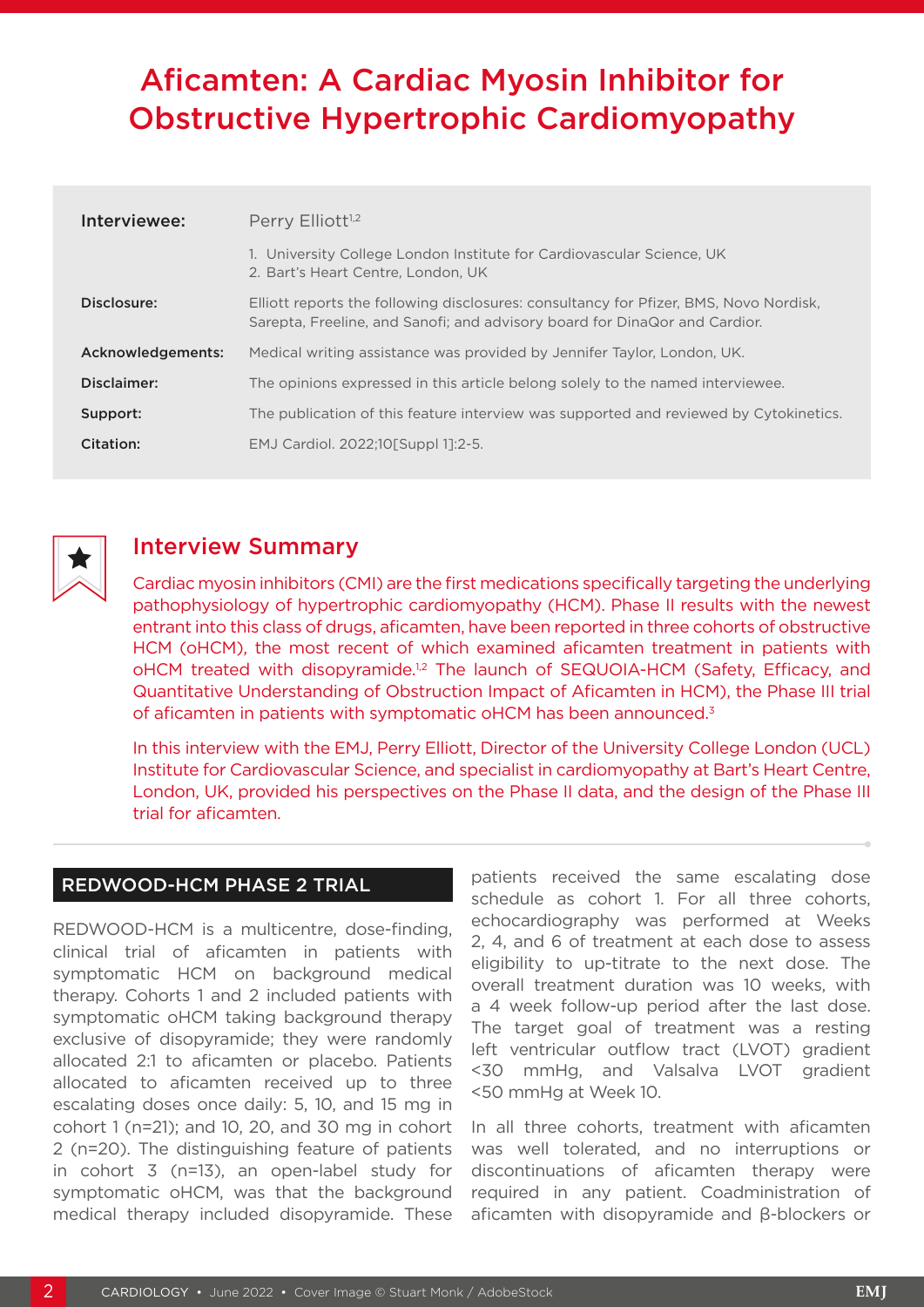calcium channel blockers in cohort 3 did not lead to any adverse electrocardiographic changes, for example in the QT interval, or in blood pressure or heart rate.

Patients treated with aficamten achieved clinically meaningful reductions in LVOT gradients. For example, the average Valsalva LVOT gradient in cohort 1 (n=14) changed from 74 mmHg at baseline to 38 mmHg at 10 weeks; while in cohort 2 (n=14) it changed from 82 mmHg to 30 mmHg. The corresponding reduction for patients in the combined placebo group (n=13) was from 85 mmHg at baseline to 76 mmHg at 10 weeks (p=0.001 for cohort 1; p<0.0001 for cohort 2 versus placebo). In cohort 3, the average Valsalva LVOT gradient changed from 78 mmHg at baseline to 50 mmHg at Week 10. Substantial reductions in resting LVOT gradient were also observed in all three groups receiving aficamten.

REDWOOD-HCM cohort 4 will include patients with non-obstructive HCM receiving background standard of care medical therapy and is currently ongoing.4

"REDWOOD-HCM adds to existing data for the myosin inhibitors, suggesting that this is a potentially very promising group of drugs for HCM, a disease in which we've had no therapeutic innovation in terms of pharmacology for decades," said Elliott.

He noted that the dose response reduction in LVOT gradient demonstrated in the REDWOOD-HCM Phase II studies has been associated with improvements in functional class and biomarkers. In cohort 3, for example, 11 of 13 patients (85%) experienced improvement in New York Heart Association (NYHA) by  $\geq$ 1 class. In addition, patients experienced a significant improvement in N-terminal pro B-type natriuretic peptide, and trended to lower high-sensitivity troponin I.

"This suggests that the drug is also influencing myocardial strain and reducing myocardial injury," said Elliott. "Another promising aspect from the REDWOOD series is that aficamten appears to be safe and well tolerated. One of the worries about the drug is that it is a negative inotrope, so it reduces ejection fraction, but there were no serious adverse events related to impaired systolic function in the studies conducted so far.

"The cohort 3 study now brings additional data on the interaction between aficamten and disopyramide," he continued. "This is important to the clinical community because disopyramide, along with β-blockers and calcium antagonists, is the current standard of care for symptomatic outflow tract obstruction,<sup>5</sup> so physicians will be reassured that the combination appears to be safe."

Elliott pointed out that the response in cohort 3 was somewhat different to cohorts 1 and 2. He said: "The proportion of cohort 3 that achieved complete improvement in LVOT gradients using the predefined criteria was less than in cohorts 1 and 2. Paradoxically, however, the NYHA functional class response was still very good. This is probably because aficamten has a beneficial effect on diastolic function as well as LVOT obstruction, but that is yet to be proven."

"REDWOOD-HCM shows that there is an incremental benefit of dose escalation but the therapeutic effect is still seen at really quite a low dose, which improves the safety margin," he added. "The sustainability during the observation period is important, but the long-term extension studies and real-life use of the drugs will show the durability of the treatment effect. Another reassuring finding is the rapid washout effect which should mitigate concerns about significant reductions in left ventricular ejection fraction should they occur during treatment."

Aficamten has a plasma half-life of 3.4 days with a steady state achieved after 2 weeks of dosing. The shallow exposure response relationship and steady state at 2 weeks informed the broad dose range and short titration schedule studied in REDWOOD-HCM. The half-life impacts functional reversibility, which was observed after a 2-week washout (Cytokinetics, unpublished data).<sup>6</sup>

Elliott highlighted the consistent results across all endpoints as a real strength of the REDWOOD-HCM data. He said: "The fact that patients who are already receiving standard of care treatments have objective improvements in LVOT obstruction, symptoms, quality of life, and biomarkers is going to be really important in any future approvals process, because the target is a functional endpoint."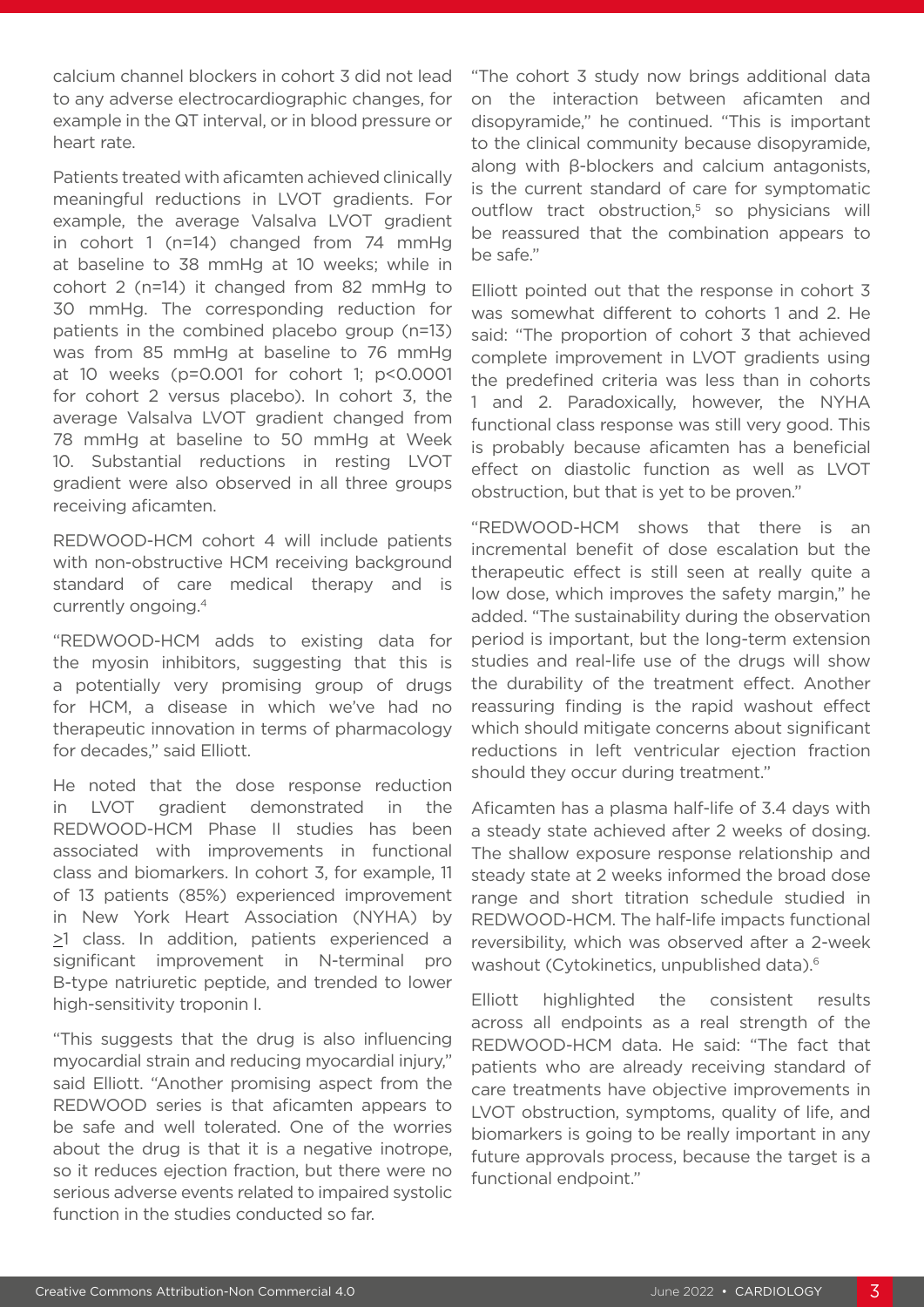#### USE OF CARDIAC MYOSIN INHIBITORS IN CLINICAL PRACTICE

The therapeutic goal for symptomatic patients with moderate-to-severe outflow tract obstruction is to improve symptoms and quality of life. "Of course, treatment aims to reduce the LVOT gradient, but the somewhat more important thing is whether patients feel better and can do more in daily life," explained Elliott. In the short term, that means improvements in NYHA class, exercise tolerance, and Kansas City Cardiomyopathy Questionnaire (KCCQ) scores. Criteria for medium- and long-term responses could include reductions in left ventricular hypertrophy, incident heart failure, sudden death, atrial fibrillation, and stroke.

"It would be good to understand the effect of this drug on diastolic function," added Elliott. "I think there's also the potential to look at other biomarkers, for example fibrosis. In addition, these patients are often young, employed people with families, and the disease affects day-to-day functioning, so there is a big scope here for patient-reported outcome measures."

Adopting CMIs in clinical practice comes with some challenges. Frequent echocardiography is needed to enable safe up-titration, which could prove difficult in some clinical settings. "We may need to modify or create new systems of care for patients with oHCM in order to improve their access and monitoring of CMI drugs in real clinical practice," said Elliott.

#### STUDY DESIGN OF SEQUOIA-HCM

SEQUOIA-HCM is a Phase III randomised, placebocontrolled, clinical trial designed to evaluate aficamten in patients with symptomatic oHCM on background medical therapy for 24 weeks.<sup>3</sup> Patients whose background therapy includes disopyramide are eligible for enrolment. The primary endpoint is the change in peak oxygen uptake measured by cardiopulmonary exercise testing from baseline to Week 24. Previous studies have correlated this objective assessment with morbidity and mortality in patients with heart failure.<sup>7</sup> Secondary endpoints include the change from baseline to Week 12 and Week 24 in KCCQ score; the proportion of patients with ≥1 class improvement in NYHA; change in Valsalva LVOT gradient; and the proportion of patients with Valsalva LVOT gradient <30 mmHg. Each patient will receive up to four escalating doses (5, 10, 15, and 20 mg once daily) of aficamten or placebo, based on echocardiography performed after 2 weeks of treatment at each dose.

Elliott said that if the trial meets the primary endpoint and achieves consistent improvement across the secondary endpoints "that would be pretty powerful evidence that this drug is doing something important." He added: "There is a slight jeopardy related to the paradox in cohort 3 of the Phase II study, where big reductions in NYHA class occurred without dramatic changes in obstruction. Could we foresee the same being true for reductions in NYHA class, but failure to reach the peak maximal oxygen consumption endpoint? We will have to wait and see."

### REMAINING DATA GAPS FOR CARDIAC MYOSIN INHIBITORS

Elliott highlighted that the impact of underlying genotype on CMI treatment effect needs to be resolved. He explained: "There may be some genotypes where giving a myosin inhibitor could be associated with adverse outcomes. For example, some mutations are associated with hypocontractility rather than hypercontractility, the main target of this drug. As we start to use CMIs in large, genotyped populations, we will find out whether genotype influences the response."

He added that more data are needed about safety in children with oHCM. Another open question is whether CMIs might be given prophylactically, given the experimental data suggesting that they could help to prevent the disease from developing.

"Obviously, the big question is whether these drugs have a place in non-obstructive disease; there I think the target is the effect on diastolic function," said Elliott. REDWOOD-HCM is currently enrolling cohort 4, which focuses on patients with non-obstructive HCM, a group with functional limitations and symptoms, but few treatment options.